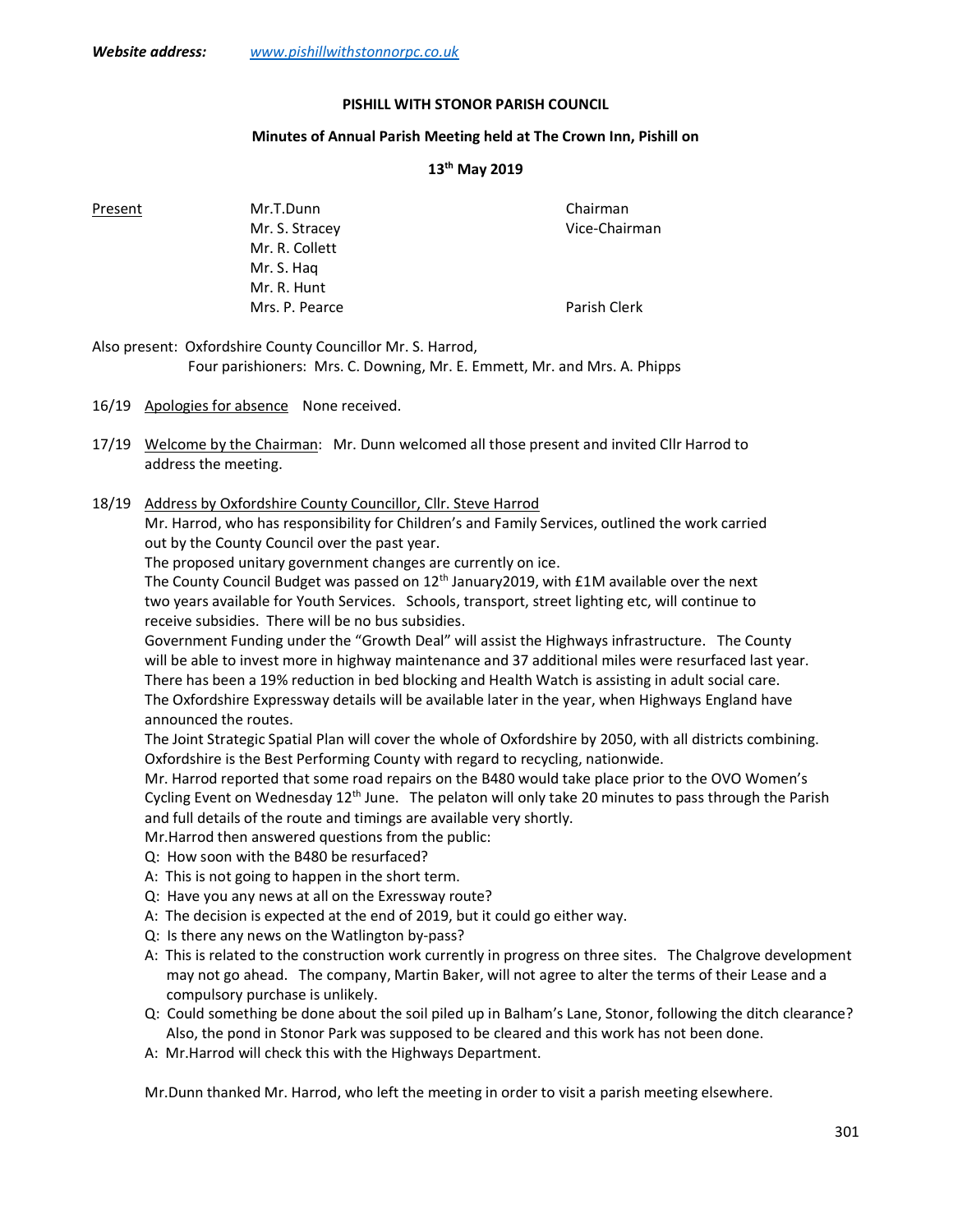#### 19/19 Address by the Chairman, Mr. T. Dunn

## Planning applications

 27 applications were received during the year, between January 2018 and January 2019. and replacing it with no objection. During the year, SODC changed the way in which parish decisions could be made, removing the section 'Approval' and 'No strong views', and adding 'Fully supports', 'No objection' and 'Objection'. The Parish Council approved 4, and had no objection to 14. The Parish Councillors objected to 5, and had no strong views to the remaining 4.

\_\_\_\_\_\_\_\_\_\_\_\_\_\_\_\_\_\_\_\_\_\_\_\_\_\_\_\_\_\_\_\_\_\_\_\_\_\_\_\_\_\_\_\_\_\_\_\_\_\_\_\_\_\_\_\_\_\_\_\_\_\_\_\_\_\_\_\_\_\_\_\_\_\_\_\_\_\_\_\_\_\_\_\_\_\_\_\_\_\_\_\_\_\_\_

SODC Approved 23 and refused 2. Two were withdrawn prior to decision,

 There is currently an appeal relating to land adjacent to The Orchard, Russells Water to which the Parish There is also a planning query in Russells Water relating to Thatcher's, Green Patch and Rose Cottage, this is currently being dealt with by SODC.

## The Stonor Park Entertainment and Alcohol License

 Last year there was local concern and objection regarding the license. However, in response to this, Mr.Stonor has undertaken to inform Bix & Assendon Parish Council and Pishill with Stonor Parish Council whenever there is to be an event at which there will be more than 1000 attendees for large, ticketable events.

Barking dogs at Nuttalls Farm – reports had been received by the parish council and relayed to SODC Environmental Health and Planning Enforcement for their advice and action if necessary.

 The Data Protection Audit was organised by Mr.Haq and the Clerk, outlining information held, where it is kept and for how long. The Parish Council has added an assurance that data information will not be given to a third party. The members of the original distribution list were all contacted by letter asking for written confirmation that they were willing to be included in the replacement list, which is now in operation. The Parish Data Protection audit was completed in time for the General Data Protection Regulations.

Broadband 2 cabinets in Stonor had been connected by February 2018 with Russells Water following almost immediately afterwards. Maidensgrove connections 'came live' in March and Pishill in July. Hollandridge still remains out of the system. Some households are now receiving super-fast broadband.

The Mobile Mast in Stonor is still being operated by a generator.

# Roads

 Roads in the parish are in a poor condition generally. The B480 and the road across Maidensgrove have received some attention, but the parish council is aware the this is a continuing problem and is constantly in touch with Oxfordshire County Council Highways Department in an attempt to have remedial work undertaken.

 The soakaway in Church Lane, Pishill, was cleared and the lane repaired. Following a severe storm last May the parish council arranged for the B480 Stonor junction to be cleared of loose stones and gravel. During the Autumn, Mr.Hunt had contacted Philip Shaw to arrange the digging-out of the Balham's Lane ditches.

 Extra small black Salt Bins were provided during the winter by Mr. Stracey for the benefit of Pishill Bank residents. Winter gritting was organised through Derek Cheriton Limited, at £140 per visit, and covered the area from 10 Russells Water to B480 in Stonor. The costs were reduced by £40 per visit due to the fact that the Parish Council already has supplies of salt left over from previous years.

Footpaths Last year, Mr Hunt arranged with the Chiltern Society for the clearance of PS9, Maidensgrove to White Pond Farm. Gated footpath at RW is being dealt with by Lord Camoys, as by law, it is not permissible to obstruct Common Lane.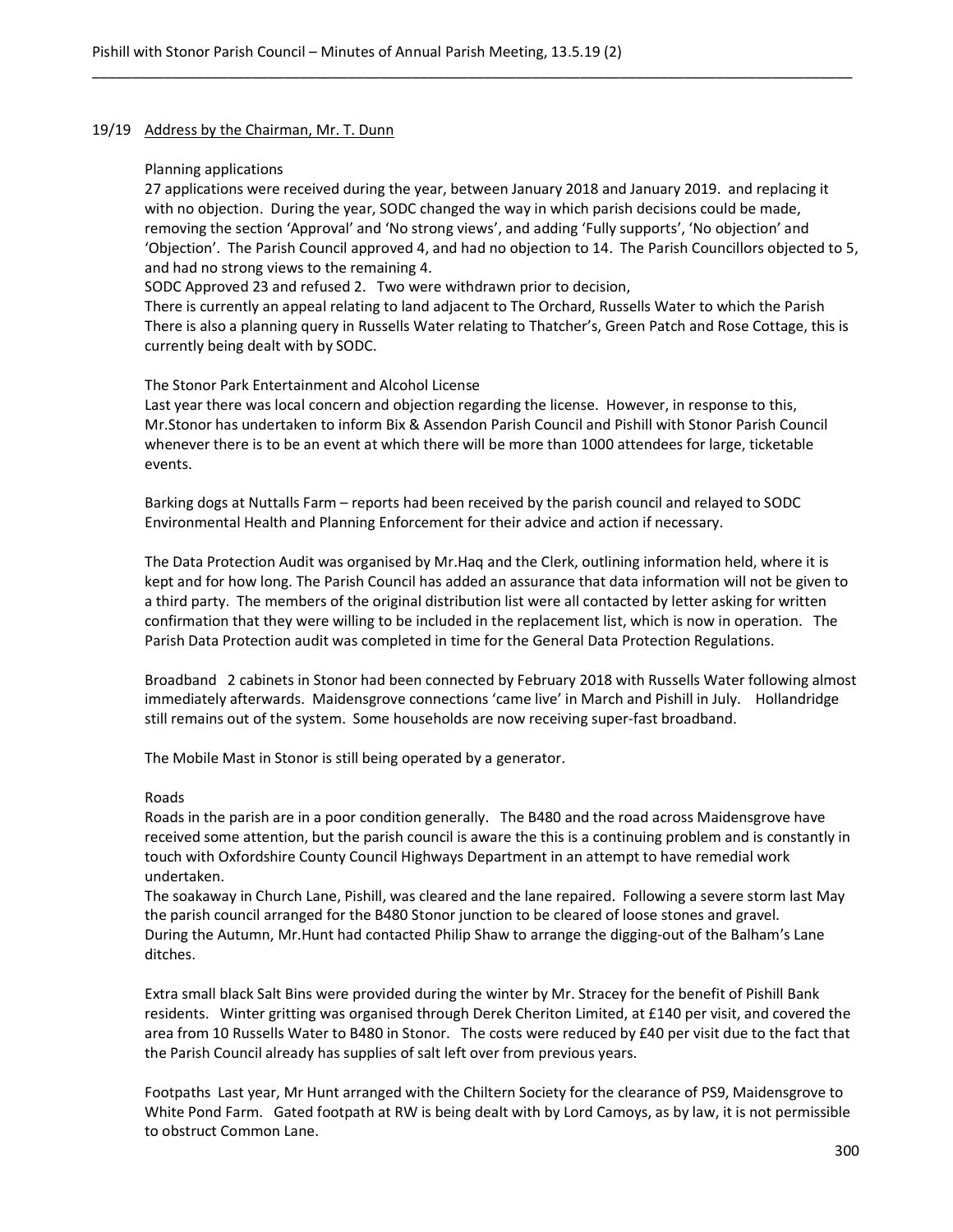# 19/19 Address by the Chairman, Mr. T. Dunn (cont)

 There are two cycle events in the parish – The Ridgeway Rouleur which took place in April and the OVO Energy Women's Tour taking place on Wednesday  $12<sup>th</sup>$  June - details will be put on to the website when available.

\_\_\_\_\_\_\_\_\_\_\_\_\_\_\_\_\_\_\_\_\_\_\_\_\_\_\_\_\_\_\_\_\_\_\_\_\_\_\_\_\_\_\_\_\_\_\_\_\_\_\_\_\_\_\_\_\_\_\_\_\_\_\_\_\_\_\_\_\_\_\_\_\_\_\_\_\_\_\_\_\_\_\_\_\_\_\_\_\_\_\_\_\_\_\_

Fly tipping is becoming a problem. It began with settee being left near Warmscombe Lane last summer, and has continued throughout the year. The contact details for removal of fly-tipped rubbish is available on the parish council website.

The Litter Blitz was successfully completed on weekend 9<sup>th</sup>/10<sup>th</sup> March. Mrs.Brenda Phipps kindly co ordinated Russells Water and Maidensgove with the assistance of Mrs. Susie Chown, and Mr.Richard Hunt co-ordinated Pishill and Stonor with help from the parish councillors. This is a marvellous annual effort and the continued support of the parishioners is very much appreciated.

Election – This was uncontested for the parish councillors. The District Council Election saw Cllr. Anna Badcock being successfully returned as our local District Councillor.

 Regarding SODC, the parish council is pleased to report that the Precept has remained at £4800.00 for the current year – exactly the same as 2018/19. The Parish has benefited recently from payments of the Community Infrastructure Levy which should allow some flexibility in funding for general maintenance for our community. The Community Infrastructure Levy is payable by contractors undertaking construction projects within the parish.

 The CIL will assist in the funding of a replacement Notice on Maidensgrove, which initially disappeared and then was discovered badly damaged, and which is to be manufactured to the original specification and re installed.

The "Battles Over" World War 1 Commemoration Event was held on 11<sup>th</sup> November last year. The Parish Council gave £100 donation. Mr.Richard Hunt kindly organised the beacon on Bix Common, which was lit by Mr.James Hunt and his son Charlie, together with the Vockins family from Swyncombe Parish in recognition of their predecessors having lived in the parishes at the time of the Armistice. At 7.00 p.m., bells were pealed at St. James's Pishill and Pishill Church.

300 people attended the event, which was more than expected.

# Defibrillators

In February 2018 it was initially thought that it would be necessary to invite donations from parishioners. A letter was delivered to all parishioners (except those in Russells Water) enquiring whether they would be prepared to contribute to the funding, and this had produced a very generous response, with £1400 being promised. Russells Water was excluded from the process as the Village Hall Committee decided to raise funds themselves and the parish council had then only to provide defibrillators in Maidensgove, Pishill and Stonor.

 County Councillor Mr. Steve Harrod had recommended £500 for each defibrillator in Maidensgrove Pishill and Stonor through the Councillor Priority Fund, which resulted in £1500 towards the cost.

 The Parish Council approached the Doris Field Charitable Trust, who generously donated £1000. With help from District Councillor Ms. Anna Badcock SODC has recently promised to donate £2850.00.

 Funding is now in place and Mrs. Sarah Roberts, of Millie's Dream, has been contacted regarding the eventual supply of three defibrillators, one at The Five Horseshoes, Maidensgrove, one at The Crown Inn, Pishill and one to be installed on the wall of Upper Assendon Farm barn.

 The Parish Council is greatly appreciative of the help from Cllr. Harrod, Cllr. Badcock, the Doris Field Charitable Trust and the publicans at The Five Horseshoes and Crown, and also to Mr. Richard Hunt and Mr. Patrick Evelyn. We look forward to the installation of all three defibrillators shortly and there will be a small celebration to mark the event.